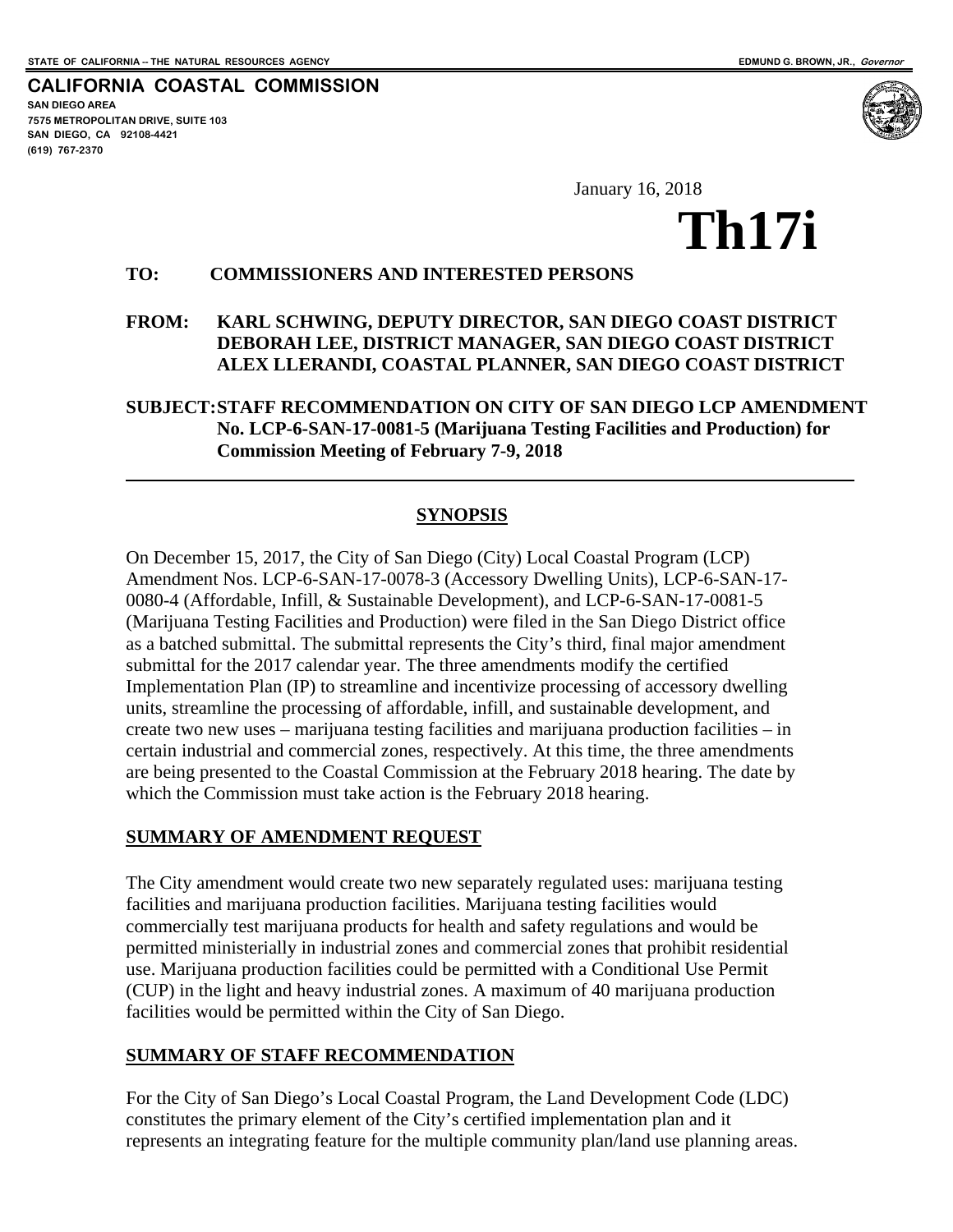The proposed code amendments will introduce the permitting of marijuana testing facilities in limited industrial and commercial zones and marijuana production facilities in certain industrial zones.

As with past City actions regarding the introduction of commercial marijuana activities, communities in the coastal zone with industrial and commercial zoning that could possibly house marijuana testing facilities or marijuana production facilities under the City's proposed amendment include Barrio Logan, Carmel Valley, Mira Mesa, North City, Otay Mesa/Nestor, Pacific Beach, San Ysidro, Sorrento Valley, and Torrey Pines. In past Commission actions regarding LCP amendments addressing marijuana, the Commission has consistently found that the subject of marijuana and its availability to the public was not a Coastal Act issue. The proposed code amendments do not modify any of the otherwise required development standards, such as resource protection measures, parking, or landscaping for other commercial uses. According to the City's mapping analysis of potential sites for marijuana testing or production facilities, all of the potential sites for this use are located outside the Beach Impact Area that includes the two to three blocks along the coast where parking demand is the highest. Furthermore, unlike marijuana outlets that sell to the general consumer public, the marijuana testing facilities and marijuana production facilities serve as back-end organizations that do not directly interact with the general consumer public, so there is a low likelihood of substantial parking demand arising from these facilities that could adversely impact adjacent traffic and parking. Therefore, the proposed amendment can be found consistent with the City's certified land use plans and no adverse impacts to any coastal resources, including public access, are anticipated. Staff therefore recommends the Commission approve the proposed LCP amendment as submitted.

The appropriate resolution and motion may be found on Page 4. The findings for approval of the Implementation Plan Amendment as submitted also begin on Page 4.

# **BACKGROUND**

 $\overline{a}$ 

The City's first Implementation Plan (IP) was certified in 1988, and the City assumed permit authority shortly thereafter. The IP consisted of portions of the City's Municipal Code, along with a number of Planned District Ordinances (PDOs) and Council Policies. Late in 1999, the Commission effectively certified the City's Land Development Code (LDC) that includes, among other components, Chapters 11 through 14 of the municipal code. It replaced the first IP in its entirety and went into effect in the coastal zone on January 1, 2000. The Commission has certified many IP amendments since 2000. For the subject amendment, Commission staff was briefed by City staff on its drafting and consultation between the respective offices continued through its adoption.

# **ADDITIONAL INFORMATION**

Further information on the City of San Diego LCP Amendment No. LCP-6-SAN-17- 0081-5 may be obtained from **Alexander Llerandi**, Coastal Planner, at (619) 767-2370.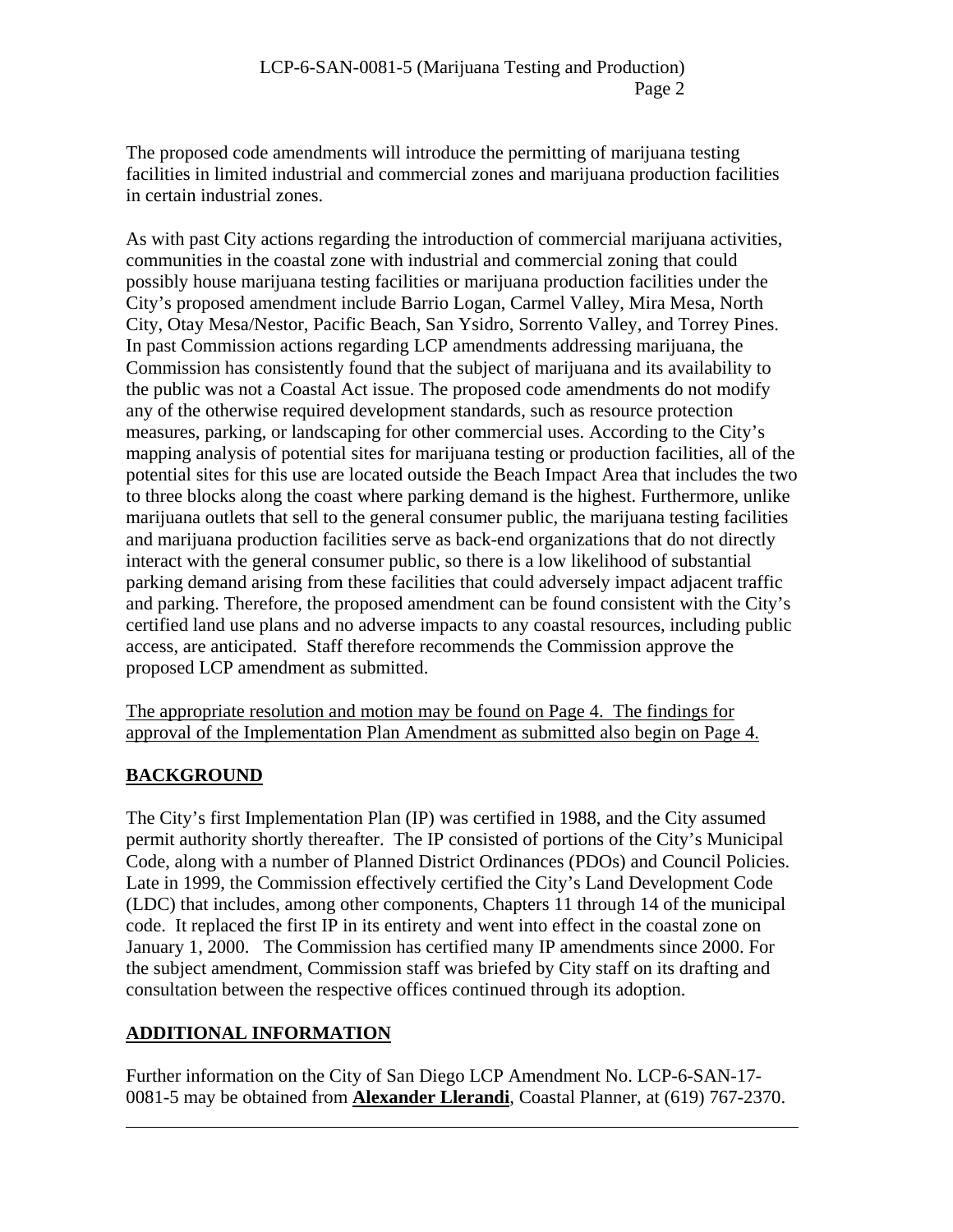# **PART I. OVERVIEW**

# **A. LCP HISTORY**

The City of San Diego has a long history of involvement with the community planning process; as a result, in 1977, the City requested that the Coastal Commission permit segmentation of its Land Use Plan (LUP) into twelve parts in order to have the LCP process conform, to the maximum extent feasible, with the City's various community plan boundaries. In the intervening years, the City has intermittently submitted all of its LUP segments, which are all presently certified, in whole or in part.

When the Commission approved segmentation of the LUP, it found that the implementation phase of the City's LCP would represent a single unifying element. This was achieved in January 1988, and the City of San Diego assumed permit authority on October 17, 1988 for the majority of its coastal zone. Several isolated areas of deferred certification remained at that time; some of these have been certified since through the LCP amendment process. Other areas of deferred certification remain today and are completing planning at a local level; they will be acted on by the Coastal Commission in the future.

Since effective certification of the City's LCP, there have been numerous major and minor amendments processed. These have included everything from land use revisions in several segments, to the rezoning of single properties, and to modifications of citywide ordinances. In November 1999, the Commission certified the City's Land Development Code (LDC) and associated documents, as the City's IP, replacing the original IP adopted in 1988. The LDC became effective in January, 2000.

# **B. STANDARD OF REVIEW**

Pursuant to Section 30513 of the Coastal Act, the Commission may only reject zoning ordinances or other implementing actions, as well as their amendments, on the grounds that they do not conform with, or are inadequate to carry out, the provisions of the certified land use plan. The Commission shall take action by a majority vote of the Commissioners present.

# **C. PUBLIC PARTICIPATION**

Section 30503 of the Coastal Act requires local governments to provide the public with maximum opportunities to participate in the development of the LCP amendment prior to its submittal to the Commission for review. The City has held Planning Commission and City Council meetings with regard to the subject amendment request. All of those local hearings were duly noticed to the public. Notice of the subject amendment has been distributed to all known interested parties.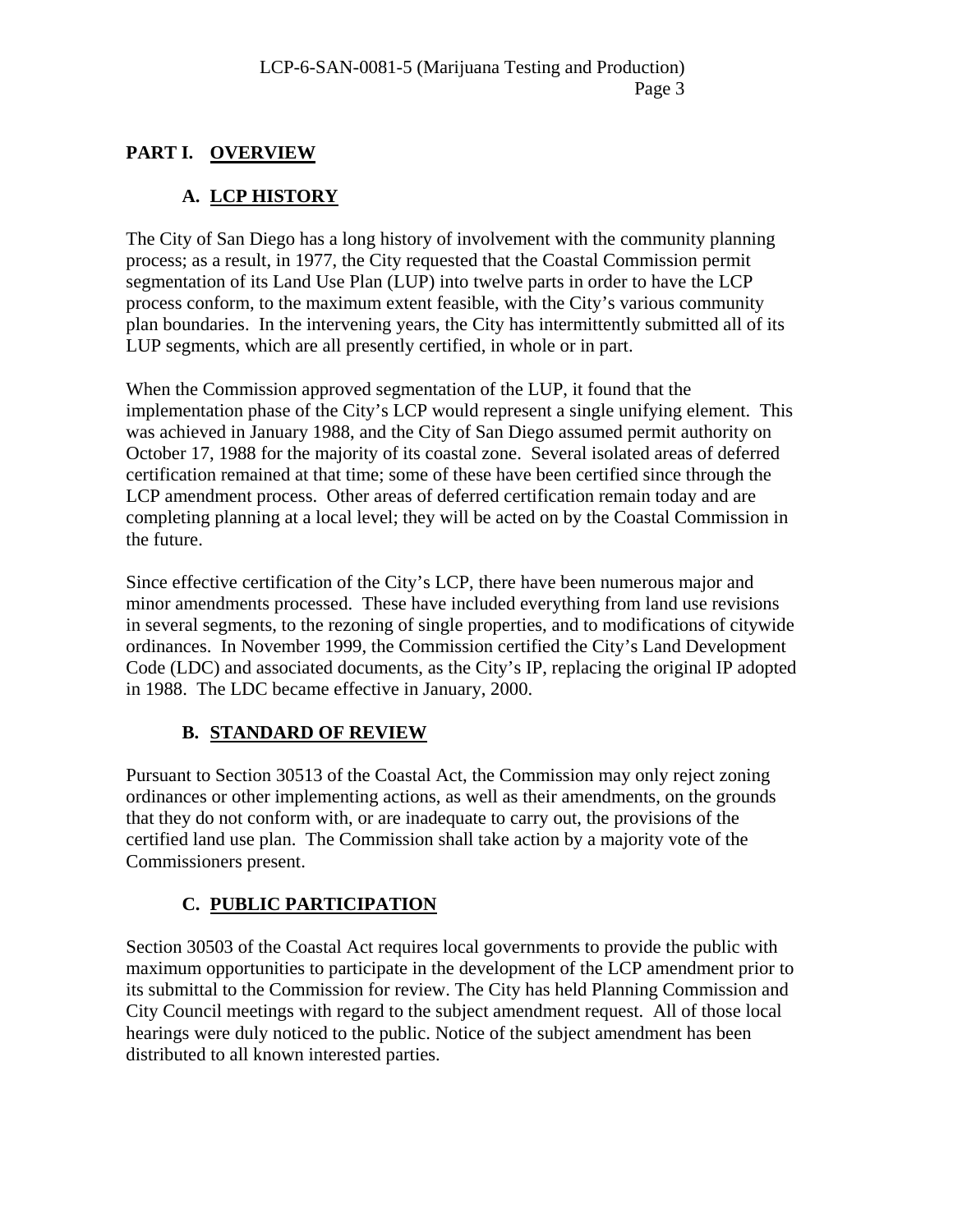# **PART II. LOCAL COASTAL PROGRAM SUBMITTAL - RESOLUTIONS**

Following a public hearing, staff recommends the Commission adopt the following resolutions and findings. The appropriate motion to introduce the resolution and a staff recommendation are provided just prior to each resolution.

## **I. MOTION:** *I move that the Commission reject the Implementation Program Amendment No. LCP-6-SAN-17-0081-5 for the City of San Diego as submitted.*

## **STAFF RECOMMENDATION OF CERTIFICATION AS SUBMITTED:**

Staff recommends a **NO** vote. Failure of this motion will result in certification of the Implementation Program Amendment as submitted and the adoption of the following resolution and findings. The motion passes only by an affirmative vote of a majority of the Commissioners present.

## **RESOLUTION TO CERTIFY IMPLEMENTATION PROGRAM AMENDMENT AS SUBMITTED:**

The Commission hereby certifies the Implementation Program Amendment for the City of San Diego as submitted and adopts the findings set forth below on grounds that the Implementation Program Amendment conforms with, and is adequate to carry out, the provisions of the certified Land Use Plans, and certification of the Implementation Program Amendment will meet the requirements of the California Environmental Quality Act, because either 1) feasible mitigation measures and/or alternatives have been incorporated to substantially lessen any significant adverse effects of the Implementation Program Amendment on the environment, or 2) there are no further feasible alternatives or mitigation measures that would substantially lessen any significant adverse impacts on the environment that will result from certification of the Implementation Program, as amended.

## **PART III.FINDINGS FOR APPROVAL OF THE CITY OF SAN DIEGO IMPLEMENTATION PLAN AMENDMENT, AS SUBMITTED**

# **A. AMENDMENT DESCRIPTION**

In June 2014, the Commission approved LCP Amendment No. LCP-6-SAN-14-0605-1 creating a new separately regulated commercial use in the City of San Diego: medical marijuana consumer cooperatives. On November 8, 2016, California voters approved Proposition 64 – the Adult Use of Marijuana Act – legalizing recreational use of marijuana by people 21 years of age or older and allowing local governments to adopt local ordinances that regulate local zoning and land use requirements, business license requirements, and other requirements it deems necessary in order to reduce potential impacts associated with retail marijuana activities. Subsequently, in October of 2017, the Commission approved LCP Amendment No. LCP-6-SAN-17-0050-2 to modify the certified LCP so as to convert the medical marijuana consumer cooperatives into a new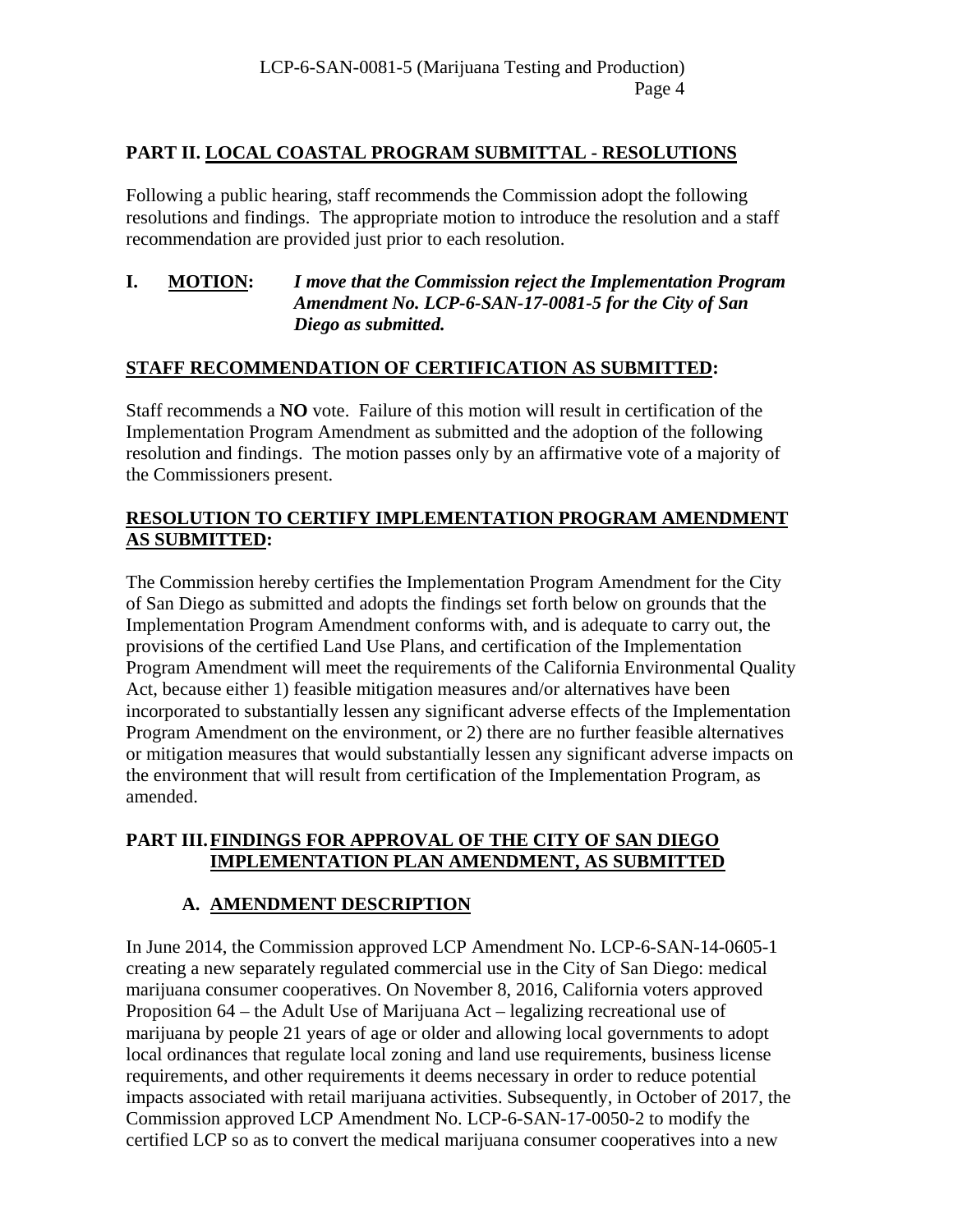separately regulated commercial service – marijuana outlets – in a limited number of industrial and commercial zones that avoid visitor-serving areas (i.e. regional commercial, office commercial, community commercial and light industrial).

The current amendment creates two new uses: marijuana testing facilities and marijuana production facilities. Testing facilities would allow the commercial testing of marijuana products for health and safety purposes and be ministerially approved in industrial zones and commercial zones that prohibit residential use. Marijuana production facilities are individual or combined facilities engaged in the agricultural raising, harvesting, and processing of marijuana, wholesale distribution and storage of marijuana products, and production of marijuana goods consistent with state health regulations. Marijuana production facilities would be limited to industrial zones – with a maximum 40 in the City – with the same 1,000-foot separation requirements from sensitive receptors (i.e. parks, churches, schools, libraries, etc.) as marijuana retail outlets.

# **B. FINDINGS FOR APPROVAL**

The standard of review for LCP implementation submittals or amendments is their consistency with and ability to carry out the provisions of the certified LUP. The City of San Diego's LCP consists of several community plans for the various communities within the City's Coastal Zone. For local governments, a key concern with the regulation of marijuana sales is the associated demand for the product and resulting traffic generation in and out of a community and parking needs for such uses. Relative to circulation and coastal access, many of the certified community plans contain provisions that address energy consumption and vehicle miles traveled within the coastal zone. For example, Goal 7.5 G-1 in Section 7.5 of the Centre City/Downtown Community Plan – Transportation Demand Management – echoes Section 30253 of the Coastal Act when it calls for development to:

*Encourage transportation demand management strategies to minimize energy consumption, vehicle miles traveled, and traffic contributions from new and existing development.* 

The Coastal Element of the Naval Training Center/Precise Plan states, in part:

F. Program For Development

 $[\ldots]$ 

2. Policies

*New development shall be located within, contiguous with, or in close proximity to existing developed areas. New development shall be consistent with requirements imposed by an air pollution control district or the State Air Resources Control Boards as to each particular development, and shall minimize energy consumption and vehicle miles traveled.*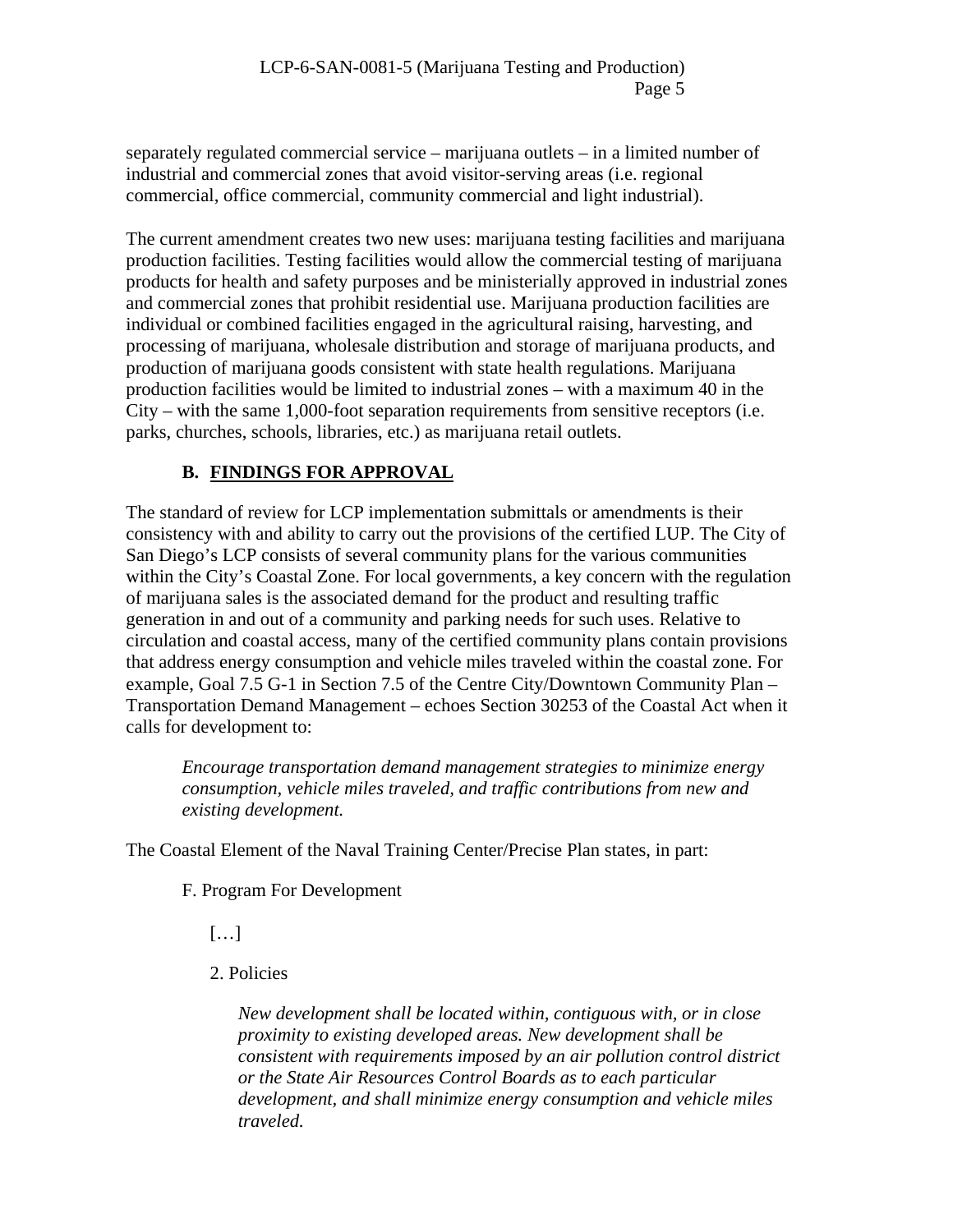The proposed amendment would introduce the permitting of marijuana testing facilities and marijuana production facilities within certain industrial and commercial zones in the City of San Diego. The request relates to a broader effort by the City of San Diego to manage and regulate the changing legal and cultural landscape related to recreational marijuana and its availability to the public. The proposed changes to the use regulations are applicable only to certain industrial and commercial zones and would permit these marijuana facilities, with the marijuana production facilities subject to restrictions on siting, signage, hours of operation, and security, among other factors. No other changes to the development regulations, such as landscaping or parking standards, of the industrial or commercial zones are being made.

Within the Coastal Zone, there are industrially and commercially zoned properties within the Barrio Logan, Carmel Valley, Mira Mesa, North City, Otay Mesa/Nestor, Pacific Beach, San Ysidro, Sorrento Valley, and Torrey Pines communities that could potentially meet the siting criteria for housing a marijuana production facility. The City expects most, if not all, of the potential business operators to utilize existing structures.

In past Commission actions regarding LCP amendments addressing marijuana distribution, the Commission has consistently found that the subject of marijuana use and its availability to the public is not a Coastal Act issue. Nevertheless, under the proposed LCP amendment, only 40 marijuana production facilities would be permitted in the city. Only a very small fraction of the area within the City's coastal zone has the requisite industrial or commercial zoning, in conjunction with meeting the siting criteria, eligible for housing a marijuana testing or production facility. None of the potential zones for possible marijuana facilities are in the Beach Impact Overlay Zone, the area of the coastal zone identified by the LCP as most sensitive to public parking impacts and thus requiring more stringent parking requirements to protect coastal access. Furthermore, as these facilities serve back-end roles in the supply chain – interacting mostly with the commercial storefronts rather than the general public – these new facilities are not expected to engender substantial parking demand and related potential traffic and parking impacts.

With regard to a LCP containing use-specific location criteria in general, there are numerous other specially regulated uses, such as educational facilities or hospitals, where such siting and distance factors are normally found in zoning codes. These elements reflect local concerns; and, where local governments have imposed such locational criteria and use limitations, the Commission has not found there to be a Coastal Act issue. Thus, adverse impacts to coastal resources, conflicts with priority uses, or impacts to public access are not anticipated. Therefore, the proposed amendment conforms with, and is adequate to carry out, the provisions of the certified Land Use Plans and may be approved as submitted.

# **PART IV. CONSISTENCY WITH THE CALIFORNIA ENVIRONMENTAL QUALITY ACT (CEQA)**

Section 21080.9 of the California Environmental Quality Act (CEQA) exempts local government from the requirement of preparing an environmental impact report (EIR) in